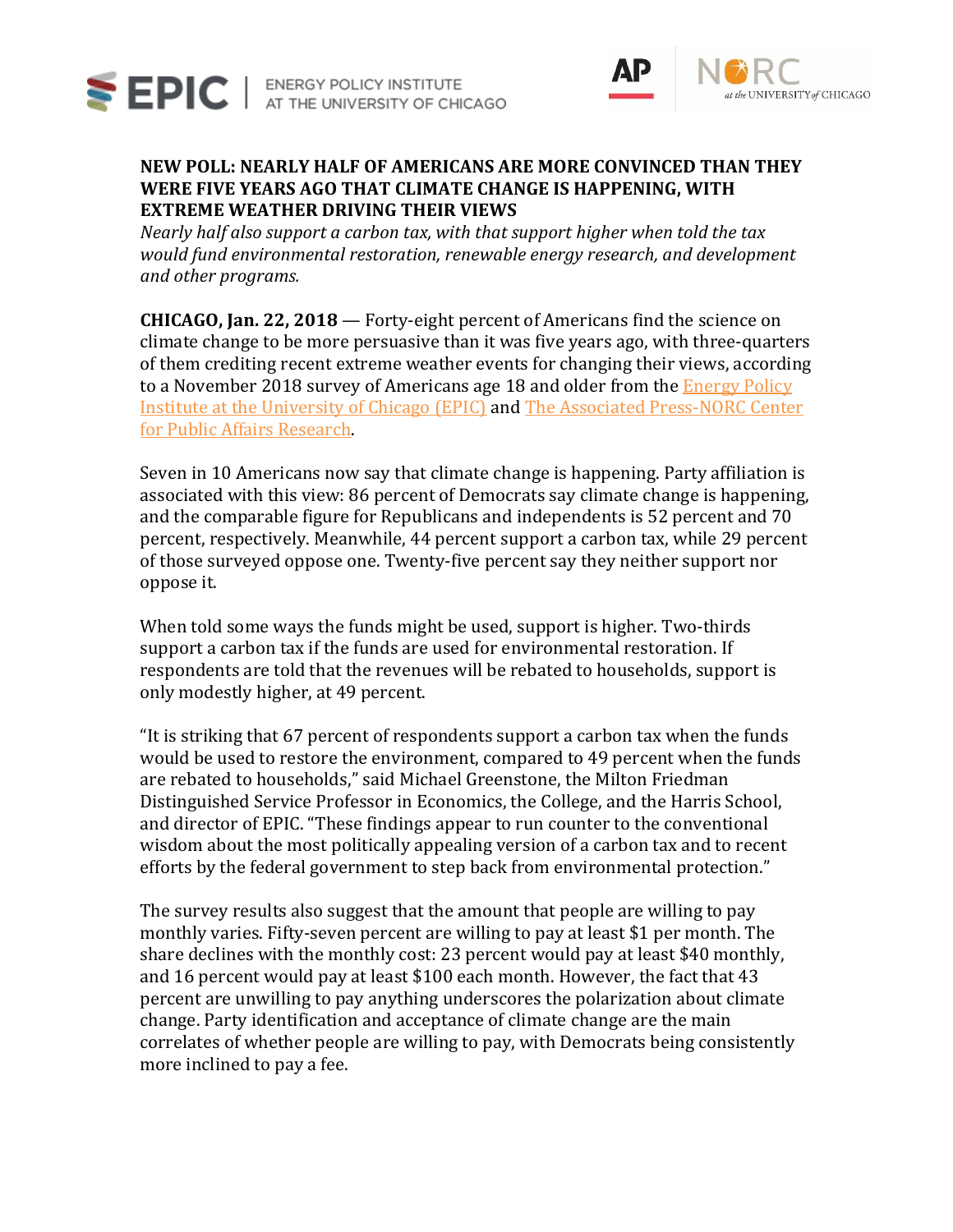



The survey highlighted one specific policy currently being debated: vehicle fuel efficiency standards. Last summer, the Trump administration proposed a freeze on fuel efficiency standards, rolling back an Obama administration rule that requires automakers to nearly double the fuel economy of passenger vehicles to an average of about 54 miles per gallon by 2025.

Half of those surveyed were told the proposed freeze could mean that greenhouse gas emissions would not be reduced. In those cases, only 21 percent support the freeze. The other half of those surveyed were told the proposed freeze could lead to reduced prices for cars. In response, 49 percent support the freeze.

"The results of the survey demonstrate that most Americans consider climate change a reality and acknowledge that human activity is at least somewhat responsible," said Trevor Tompson, director of The AP-NORC Center. "The survey reveals that nearly half of Americans say they're more convinced now about climate change than they were five years ago, and many would pay additional fees or taxes to help combat the problem."

#### **About the Survey**

This survey was conducted by The Associated Press-NORC Center for Public Affairs Research and with funding from EPIC. Data were collected using AmeriSpeak Omnibus®. The survey was part of a larger study that included questions about other topics not included in this report. Interviews for this survey were conducted between November 14 and 19, 2018, with adults age 18 and over representing the 50 states and the District of Columbia. Panel members were randomly drawn from AmeriSpeak, and 1,202 completed the survey by web or phone, depending on respondent preference. The overall margin of sampling error is +/- 3.9 percentage points at the 95 percent confidence level, including the design effect. The margin of sampling error may be higher for subgroups.

# **About the Energy Policy Institute at the University of Chicago**

The Energy Policy Institute at the University of Chicago (EPIC) is confronting the global energy challenge by working to ensure that energy markets provide access to reliable, affordable energy, while limiting environmental and social damages. We do this using a unique interdisciplinary approach that translates robust, data-driven research into real-world impacts through strategic outreach and training for the next generation of global energy leaders. [epic.uchicago.edu](https://epic.uchicago.edu/)[@UChiEnergy](https://twitter.com/UChiEnergy)

# **About The Associated Press-NORC Center for Public Affairs Research**

The AP-NORC Center for Public Affairs Research taps into the power of social science research and the highest-quality journalism to bring key information to people across the nation and throughout the world. [www.apnorc.org](http://apnorc.org/Pages/default.aspx)